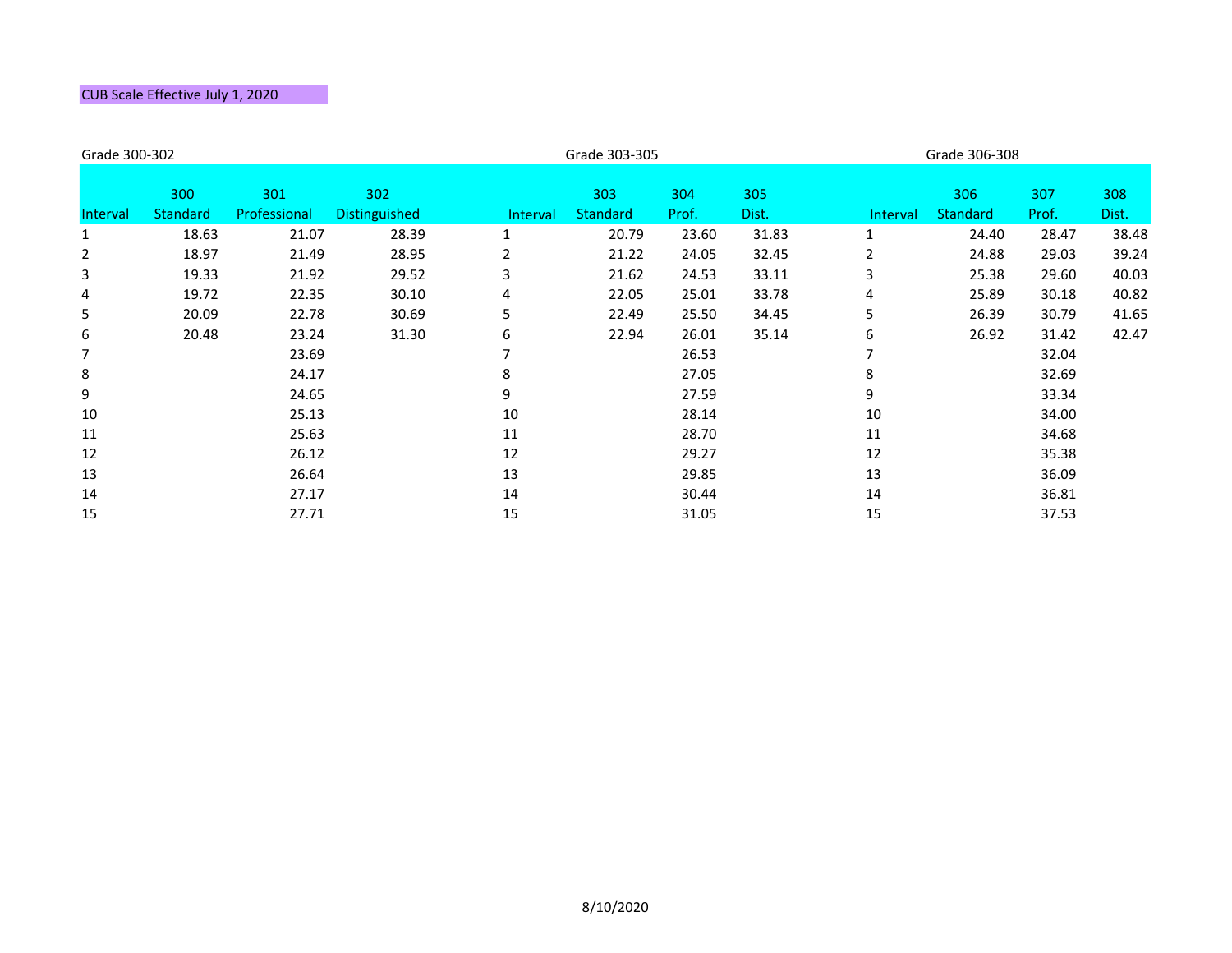| Grade 309-311  |                 |                     |               |                | Grade 312-314          |              |              |              | Grade 315-317   |              |       |  |
|----------------|-----------------|---------------------|---------------|----------------|------------------------|--------------|--------------|--------------|-----------------|--------------|-------|--|
|                | 309<br>Standard | 310<br>Professional | 311           |                | 312<br><b>Standard</b> | 313<br>Prof. | 314<br>Dist. |              | 315<br>Standard | 316<br>Prof. | 317   |  |
| Interval       |                 |                     | Distinguished | Interval       |                        |              |              | Interval     |                 |              | Dist. |  |
| $\mathbf{1}$   | 27.46           | 31.18               | 42.17         | $\mathbf{1}$   | 31.31                  | 35.61        | 48.16        | $\mathbf{1}$ | 34.68           | 39.42        | 53.31 |  |
| $\overline{2}$ | 28.00           | 31.80               | 43.00         | $\overline{2}$ | 31.96                  | 36.32        | 49.13        | 2            | 35.38           | 40.19        | 54.37 |  |
| 3              | 28.54           | 32.42               | 43.88         | 3              | 32.60                  | 37.06        | 50.11        | 3            | 36.09           | 41.01        | 55.46 |  |
| 4              | 29.12           | 33.09               | 44.75         | 4              | 33.26                  | 37.79        | 51.1         | 4            | 36.80           | 41.82        | 56.57 |  |
| 5              | 29.71           | 33.75               | 45.65         | 5              | 33.91                  | 38.54        | 52.12        | 5            | 37.53           | 42.66        | 57.69 |  |
| 6              | 30.30           | 34.43               | 46.55         | 6              | 34.59                  | 39.33        | 53.16        | 6            | 38.29           | 43.52        | 58.84 |  |
| $\overline{7}$ |                 | 35.11               |               |                |                        | 40.11        |              |              |                 | 44.38        |       |  |
| 8              |                 | 35.81               |               | 8              |                        | 40.90        |              | 8            |                 | 45.28        |       |  |
| 9              |                 | 36.54               |               | 9              |                        | 41.73        |              | 9            |                 | 46.19        |       |  |
| 10             |                 | 37.26               |               | 10             |                        | 42.56        |              | 10           |                 | 47.10        |       |  |
| 11             |                 | 38.00               |               | 11             |                        | 43.41        |              | 11           |                 | 48.05        |       |  |
| 12             |                 | 38.77               |               | 12             |                        | 44.27        |              | 12           |                 | 49.01        |       |  |
| 13             |                 | 39.55               |               | 13             |                        | 45.16        |              | 13           |                 | 49.99        |       |  |
| 14             |                 | 40.33               |               | 14             |                        | 46.07        |              | 14           |                 | 51.00        |       |  |
| 15             |                 | 41.14               |               | 15             |                        | 46.99        |              | 15           |                 | 52.01        |       |  |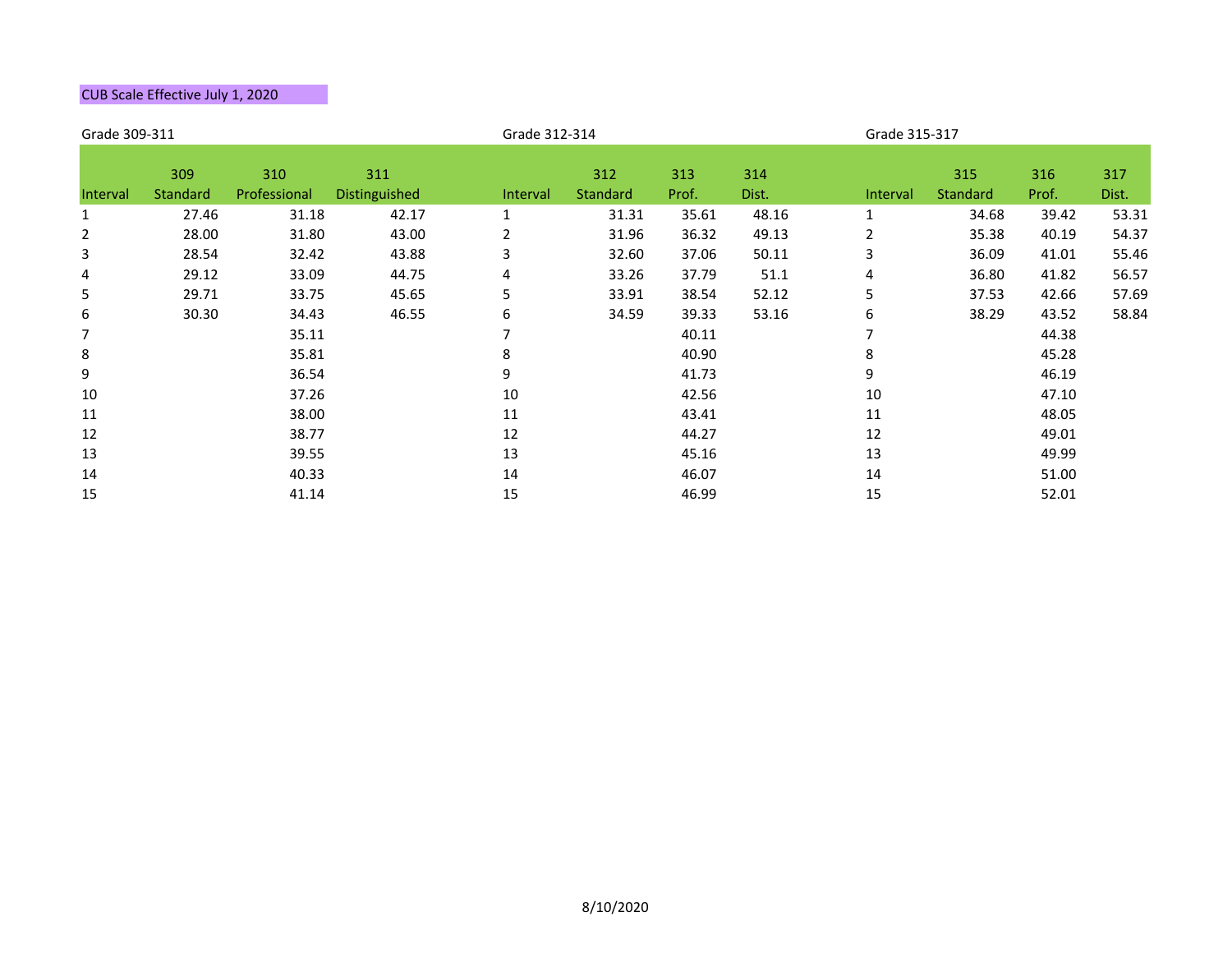| Grade 318-320  |                        |                     |                      | Grade 321-323  |                        |              |              |                 | Grade 324-326          |              |              |  |
|----------------|------------------------|---------------------|----------------------|----------------|------------------------|--------------|--------------|-----------------|------------------------|--------------|--------------|--|
| Interval       | 318<br><b>Standard</b> | 319<br>Professional | 320<br>Distinguished | Interval       | 321<br><b>Standard</b> | 322<br>Prof. | 323<br>Dist. | <b>Interval</b> | 324<br><b>Standard</b> | 325<br>Prof. | 326<br>Dist. |  |
| $\mathbf{1}$   | 16.15                  | 17.62               | 22.07                | $\mathbf{1}$   | 17.15                  | 18.75        | 23.57        | $\mathbf{1}$    | 23.27                  | 26.14        | 34.11        |  |
| $\overline{2}$ | 16.41                  | 17.87               | 22.51                | $\overline{2}$ | 17.43                  | 19.01        | 24.02        | $\overline{2}$  | 23.67                  | 26.60        | 34.80        |  |
| 3              | 16.67                  | 18.13               | 22.97                | 3              | 17.72                  | 19.29        | 24.49        | 3               | 24.09                  | 27.06        | 35.50        |  |
| $\overline{4}$ | 16.95                  | 18.38               | 23.40                | 4              | 18.01                  | 19.57        | 24.98        | 4               | 24.49                  | 27.54        | 36.20        |  |
| 5              | 17.21                  | 18.65               | 23.87                | 5              | 18.31                  | 19.85        | 25.47        | 5               | 24.92                  | 28.01        | 36.92        |  |
| 6              | 17.49                  | 18.91               | 24.34                | 6              | 18.62                  | 20.14        | 25.98        | 6               | 25.36                  | 28.48        | 37.68        |  |
| $\overline{7}$ |                        | 19.18               |                      | 7              |                        | 20.43        |              |                 |                        | 28.98        |              |  |
| 8              |                        | 19.45               |                      | 8              |                        | 20.75        |              | 8               |                        | 29.49        |              |  |
| 9              |                        | 19.74               |                      | 9              |                        | 21.05        |              | 9               |                        | 30.00        |              |  |
| 10             |                        | 20.02               |                      | $10\,$         |                        | 21.36        |              | 10              |                        | 30.52        |              |  |
| 11             |                        | 20.32               |                      | 11             |                        | 21.67        |              | 11              |                        | 31.05        |              |  |
| 12             |                        | 20.60               |                      | 12             |                        | 22.00        |              | 12              |                        | 31.59        |              |  |
| 13             |                        | 20.91               |                      | 13             |                        | 22.32        |              | 13              |                        | 32.15        |              |  |
| 14             |                        | 21.22               |                      | 14             |                        | 22.66        |              | 14              |                        | 32.71        |              |  |
| 15             |                        | 21.52               |                      | 15             |                        | 23.00        |              | 15              |                        | 33.29        |              |  |